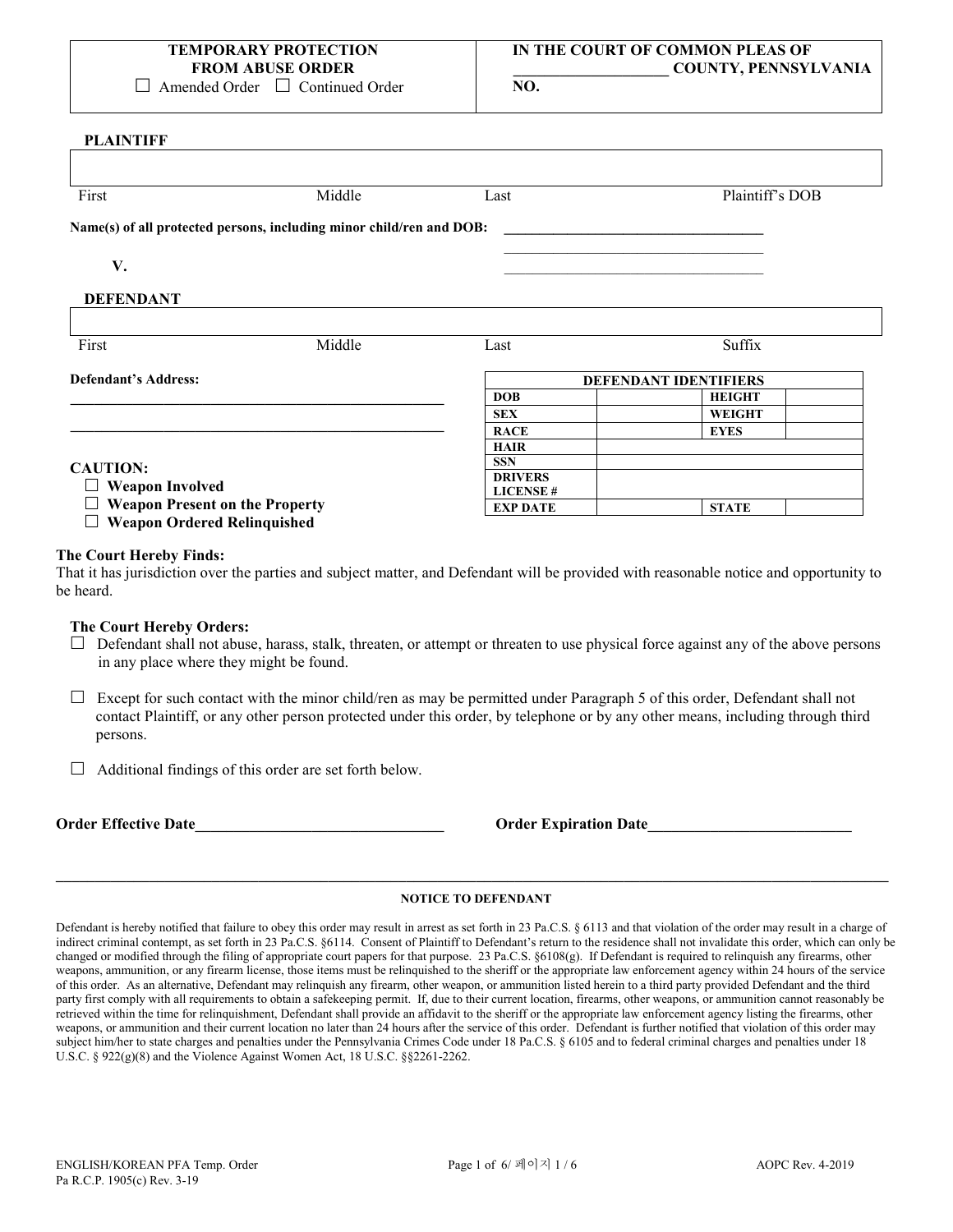| 임시 폭행으로부터의 보호명령<br>□ 수정된 명령 □ 연장된 명령 |                                  | 민사소송 법원<br>펜실베니아주 |         | 카운티 번호. |          |
|--------------------------------------|----------------------------------|-------------------|---------|---------|----------|
| 원고                                   |                                  |                   |         |         |          |
| 이름 첫 자                               | 가운데자                             | 성                 |         |         | 원고의 생년월일 |
|                                      | 미성년 자녀를 포함한 모든 보호대상자의 이름 및 생년월일: |                   |         |         |          |
| 대.                                   |                                  |                   |         |         |          |
| 피고                                   |                                  |                   |         |         |          |
| 이름 첫 자                               | 가운데자                             | 성                 |         | 이름 끝 호칭 |          |
| 피고의 주소:                              |                                  |                   | 피고 인적사항 |         |          |
|                                      |                                  | 생년월일              |         | 신장      |          |
|                                      |                                  | 성별                |         | 몸무게     |          |
| 주의사항:                                |                                  | 인종                |         | 눈동자색    |          |
| □ 무기가 관련됨                            |                                  | 모발색               |         |         |          |
| □ 해당 장소에 무기 있음                       |                                  | 사회보장번호            |         |         |          |
| □ 무기를 내어 놓으라고 요청했음                   |                                  | 운전면허번호<br>만료일     |         | 발급주     |          |
|                                      |                                  |                   |         |         |          |

### 본 법원은 아래와 같이 결정합니다**:**

법원은 당사자들 및 해당 주제에 대한 관할권을 가지며, 피고는 합당한 통지 및 자신의 진술이 청취되는 기회를 제공받습니다.

### 이에 이 법원은 아래와 같이 명령합니다**:**

 피고는 어떠한 장소에서든지 위 사람들 중 아무 사람에 대해 학대하거나, 괴롭히거나, 스토킹하거나, 위협하거나, 물리력을 사용하려고 시도하거나 위협할 수 없습니다.

 미성년 자녀와의 접촉이 이 명령서의 제 5 항에 따라 허용되는 경우를 제외하고, 피고는 원고나 이 명령서에 따라 보호되는 어떤 사람에게도 전화나 또는 제 3 자를 통한 방법 등의 그 외 방법으로도 접촉할 수 없습니다.

이 명령의 추가 결정사항은 아래에 설명되어 있습니다.

명령 유효날짜

# **\_\_\_\_\_\_\_\_\_\_\_\_\_\_\_\_\_\_\_\_\_\_\_\_\_\_\_\_\_\_\_\_\_\_\_\_\_\_\_\_\_\_\_\_\_\_\_\_\_\_\_\_\_\_\_\_\_\_\_\_\_\_\_\_\_\_\_\_\_\_\_\_\_\_\_\_\_\_\_\_\_\_\_\_\_\_\_\_\_\_\_\_\_\_\_\_\_\_\_\_\_\_\_\_\_\_\_** 피고에게 알림

피고는 이 보호명령을 준수하지 못할 경우 23 Pa.C.S. §6113에 명시된 바와 같이 체포될 수 있고 이 보호명령을 위반할 경우 23 Pa.C.S. §6114에 명시된 바와 같이 간접법정모욕죄로 기소될 수 있다는 것을 통지합니다. 피고가 집으로 돌아오는 것에 원고가 동의한다고 해서 이 보호명령이 무효화되는 것이 아니며, 이 명령은 그런 목적으로 적절한 법원문서를 제출함으로써만 변경되거나 수정될 수 있습니다. 23 Pa.C.S. §6108(g). 피고가 모든 화기, 기타 무기, 탄약, 또는 화기 면허를 내어 놓도록 요구되는 경우, 해당 물품은 이 보호명령의 송달 후 24시간내에 보안관 또는 적절한 법집행 기관에게 내어 주어야 합니다. 그 대신 사용할 수 있는 방법으로는, 피고가 피고와 제3자에게 이 문서에 열거된 모든 화기, 기타 무기 또는 탄약을 제3자에게 내어 주는 방법입니다. 단, 이 경우 피고와 그 제 3자는 먼저 안전보관 허가를 취득하는 데 필요한 모든 요건을 충족시켜야 합니다.현재 있는 위치때문에 화기, 기타 무기 또는 탄약을 제한시간 내로 수거할 수 없는 경우, 피고는 이 명령서 송달 24시간 내로 해당 화기, 기타 무기 또는 탄약 및 해당보관장소가 열거된 선서 진술서를 보안관 또는 적절한 법집행 기관에게 제출해야 합니다. 또한 피고가 이 보호명령을 위반할 경우 18 Pa.C.S. § 6105에 따른 펜실베니아 주 형법에 따라 주정부의 기소 및 처벌을 받을 수 있으며, 18 U.S.C. § 922(g)(8) 및 Violence Against Women Act(여성에 대한 폭력 방지법), 18 U.S.C. §§2261-2262에 따라 연방정부의 형사 기소 및 처벌도 또한 받을 수 있다는 사실을 통지합니다.

AND NOW, this \_\_\_\_\_\_\_\_\_\_\_\_\_\_\_\_ day of  $\qquad \qquad , 20$ upon consideration of the attached Petition for Protection from Abuse, the court hereby enters the following Temporary Order:

오늘 \_\_\_\_\_\_\_\_\_\_\_\_년 \_\_\_\_\_\_\_\_\_\_\_\_ 월/일 부로, 첨부된 폭행으로부터의 보호 청원서에 대한 사려 후 법원은 다음과 같은 임시 명령을 발부합니다: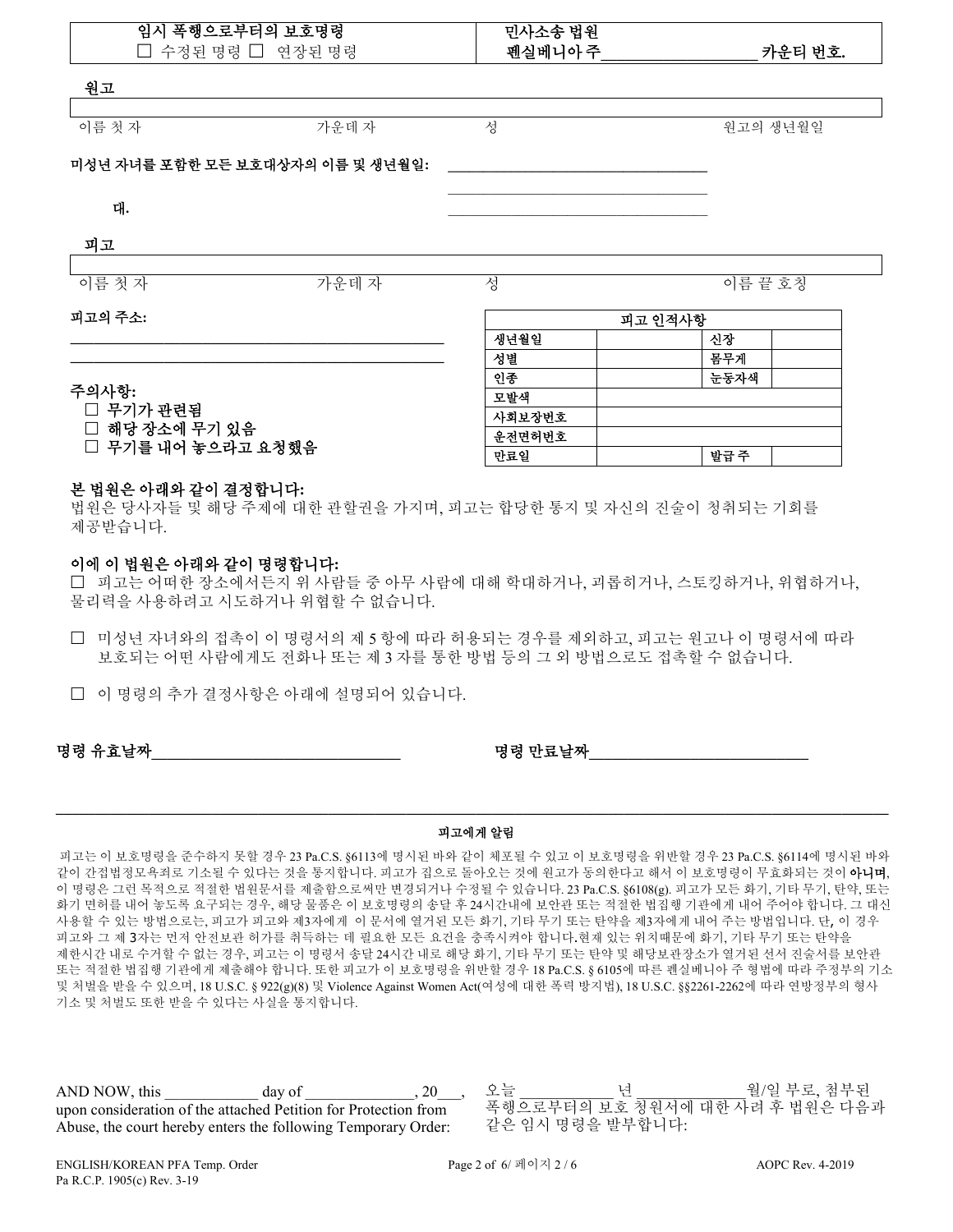- $\Box$  Plaintiff's request for a Temporary Protection Order is **denied**.
- $\Box$  Plaintiff's request for a Temporary Protection Order is **granted**.
- $\Box$  1. Defendant shall not abuse, harass, stalk, threaten, or attempt or threaten to use physical force against any of the above persons in any place where they might be found.
- $\Box$  2. Defendant is evicted and excluded from the residence at:

\_\_\_\_\_\_\_\_\_\_\_\_\_\_\_\_\_\_\_\_\_\_\_\_\_\_\_\_\_\_\_\_\_\_\_\_\_\_\_\_\_\_\_\_\_\_\_\_\_\_\_

or any other permanent or temporary residence where Plaintiff or any other person protected under this order may live. Plaintiff is granted exclusive possession of the residence. Defendant shall have no right or privilege to enter or be present on the premises of Plaintiff or any other person protected under this order.

 $\Box$  3. Except for such contact with the minor child/ren as may be permitted under Paragraph 5 of this order, Defendant is prohibited from having ANY CONTACT with plaintiff, or any other person protected under this order, either directly or indirectly, at any location, including but not limited to any contact at plaintiff's school, business, or place of employment. Defendant is specifically ordered to stay away from the following locations for the duration of this order:

 $\mathcal{L}_\text{max} = \frac{1}{2} \sum_{i=1}^{n} \frac{1}{2} \sum_{i=1}^{n} \frac{1}{2} \sum_{i=1}^{n} \frac{1}{2} \sum_{i=1}^{n} \frac{1}{2} \sum_{i=1}^{n} \frac{1}{2} \sum_{i=1}^{n} \frac{1}{2} \sum_{i=1}^{n} \frac{1}{2} \sum_{i=1}^{n} \frac{1}{2} \sum_{i=1}^{n} \frac{1}{2} \sum_{i=1}^{n} \frac{1}{2} \sum_{i=1}^{n} \frac{1}{2} \sum_{i=1}^{n} \frac{1$  $\mathcal{L}_\text{max} = \frac{1}{2} \sum_{i=1}^{n} \frac{1}{2} \sum_{i=1}^{n} \frac{1}{2} \sum_{i=1}^{n} \frac{1}{2} \sum_{i=1}^{n} \frac{1}{2} \sum_{i=1}^{n} \frac{1}{2} \sum_{i=1}^{n} \frac{1}{2} \sum_{i=1}^{n} \frac{1}{2} \sum_{i=1}^{n} \frac{1}{2} \sum_{i=1}^{n} \frac{1}{2} \sum_{i=1}^{n} \frac{1}{2} \sum_{i=1}^{n} \frac{1}{2} \sum_{i=1}^{n} \frac{1$ 

 $\Box$  4. Except for such contact with the minor child/ren as may be permitted under Paragraph 5 of this order, Defendant shall not contact Plaintiff, or any other person protected under this order, by telephone or by any other means, including through third persons.

# **5. CUSTODY 5.** 양육권

 $\Box$  There is a current custody order as to the child/ren of the parties:

 $\mathcal{L}_\text{max} = \frac{1}{2} \sum_{i=1}^n \frac{1}{2} \sum_{i=1}^n \frac{1}{2} \sum_{i=1}^n \frac{1}{2} \sum_{i=1}^n \frac{1}{2} \sum_{i=1}^n \frac{1}{2} \sum_{i=1}^n \frac{1}{2} \sum_{i=1}^n \frac{1}{2} \sum_{i=1}^n \frac{1}{2} \sum_{i=1}^n \frac{1}{2} \sum_{i=1}^n \frac{1}{2} \sum_{i=1}^n \frac{1}{2} \sum_{i=1}^n \frac{1}{2} \sum_{i=1}^n$ *(county court and docket number)*

 $\mathcal{L}_\text{max}$  , and the set of the set of the set of the set of the set of the set of the set of the set of the set of the set of the set of the set of the set of the set of the set of the set of the set of the set of the

- $\Box$  THIS ORDER SHALL NOT SUPERSEDE THE CURRENT CUSTODY ORDER.
- $\Box$  THIS ORDER SUPERSEDES ANY PRIOR ORDER RELATING TO CHILD CUSTODY.
- $\Box$  Until the final hearing, all contact between Defendant and the child/ren shall be limited to the following:  $\mathcal{L}_\text{max}$  , and the set of the set of the set of the set of the set of the set of the set of the set of the set of the set of the set of the set of the set of the set of the set of the set of the set of the set of the

 $\mathcal{L}_\text{max}$  , and the set of the set of the set of the set of the set of the set of the set of the set of the set of the set of the set of the set of the set of the set of the set of the set of the set of the set of the  $\mathcal{L}_\text{max} = \{ \mathcal{L}_\text{max} \mid \mathcal{L}_\text{max} \}$ 

- 임시 보호명령을 위한 원고의 요청이 거부되었습니다.
- 임시 보호명령을 위한 원고의 요청이 승인되었습니다.
- 1. 피고는 어떠한 장소에서든지 상기의 어떠한 사람도 학대하거나, 괴롭히거나, 스토킹하거나, 위협하거나 물리력을 사용하려고 시도하거나 위협할 수 없습니다.
- 2. 피고는 다음 주소의 거주지에서 퇴거되며 출입이 금지됩니다:

 $\mathcal{L}_\text{max}$  and  $\mathcal{L}_\text{max}$  and  $\mathcal{L}_\text{max}$  and  $\mathcal{L}_\text{max}$  and  $\mathcal{L}_\text{max}$ 

또는 원고나 이 명령 하에 보호되는 기타 사람들이 살고 있는 기타 영구 또는 임시 거주지에서도 퇴거되며 출입이 금지됩니다. 원고에게는 해당 거주지에 대한 독점적인 점유권이 부여됩니다. 피고는 원고나 이 명령으로 보호되는 사람이 있는 구역 내에 들어가거나 있을 수 있는 권리나 특전이 없습니다.

- 3. 이 명령 5 항의 규정에 따라 미성년 자녀와 접촉이 허용되는 경우를 제외하고, 피고는 원고와, 또는 이 명령 하에 보호되는 사람과, 원고의 학교, 사업체 또는 직장 등 어떤 장소에서도 직접적 또는 간접적인 어떠한 접촉도 금지됩니다. 피고는 이 명령의 유효기간 동안 특히 다음과 같은 장소에 출입이 금지됩니다:
- 4. 이 명령 5 항의 규정에 따라 미성년 자녀와의 접촉이 허용되는 경우를 제외하고, 피고는 이 명령 하에 보호되는 원고 또는 기타 사람들에 전화나 제 3 자를 통한 방법을 포함하여 그 외 어떤 방법으로도 접촉할 수 없습니다.

 $\mathcal{L}_\text{max} = \frac{1}{2} \sum_{i=1}^{n} \frac{1}{2} \sum_{i=1}^{n} \frac{1}{2} \sum_{i=1}^{n} \frac{1}{2} \sum_{i=1}^{n} \frac{1}{2} \sum_{i=1}^{n} \frac{1}{2} \sum_{i=1}^{n} \frac{1}{2} \sum_{i=1}^{n} \frac{1}{2} \sum_{i=1}^{n} \frac{1}{2} \sum_{i=1}^{n} \frac{1}{2} \sum_{i=1}^{n} \frac{1}{2} \sum_{i=1}^{n} \frac{1}{2} \sum_{i=1}^{n} \frac{1$  $\mathcal{L}_\text{max} = \frac{1}{2} \sum_{i=1}^{n} \frac{1}{2} \sum_{i=1}^{n} \frac{1}{2} \sum_{i=1}^{n} \frac{1}{2} \sum_{i=1}^{n} \frac{1}{2} \sum_{i=1}^{n} \frac{1}{2} \sum_{i=1}^{n} \frac{1}{2} \sum_{i=1}^{n} \frac{1}{2} \sum_{i=1}^{n} \frac{1}{2} \sum_{i=1}^{n} \frac{1}{2} \sum_{i=1}^{n} \frac{1}{2} \sum_{i=1}^{n} \frac{1}{2} \sum_{i=1}^{n} \frac{1$ 

 현재 당사자들의 자녀들에 대해 발부된 양육권 명령이 있습니다: \_\_\_\_\_\_\_\_\_\_\_\_\_\_\_\_\_\_\_\_\_\_\_\_\_\_\_\_\_\_\_\_\_\_\_\_\_

 $\mathcal{L}_\text{max}$  and  $\mathcal{L}_\text{max}$  and  $\mathcal{L}_\text{max}$  and  $\mathcal{L}_\text{max}$  and  $\mathcal{L}_\text{max}$ 

 $\mathcal{L}_\text{max}$  , and the set of the set of the set of the set of the set of the set of the set of the set of the set of the set of the set of the set of the set of the set of the set of the set of the set of the set of the *(*카운티 법원 및 사건처리기록부 번호*)*

- 이 보호명령은 현 양육권 명령을 대체하지 않습니다.
- 이 보호명령은 자녀 양육권에 관련된 이전 명령을 대체합니다.
- 최종심리가 열릴 때까지, 피고와 자녀(들) 사이의 모든 접촉은 다음과 같은 제한을 받습니다:

 $\mathcal{L}_\text{max} = \mathcal{L}_\text{max} = \mathcal{L}_\text{max} = \mathcal{L}_\text{max} = \mathcal{L}_\text{max} = \mathcal{L}_\text{max} = \mathcal{L}_\text{max} = \mathcal{L}_\text{max} = \mathcal{L}_\text{max} = \mathcal{L}_\text{max} = \mathcal{L}_\text{max} = \mathcal{L}_\text{max} = \mathcal{L}_\text{max} = \mathcal{L}_\text{max} = \mathcal{L}_\text{max} = \mathcal{L}_\text{max} = \mathcal{L}_\text{max} = \mathcal{L}_\text{max} = \mathcal{$  $\mathcal{L}_\text{max} = \frac{1}{2} \sum_{i=1}^{n} \frac{1}{2} \sum_{i=1}^{n} \frac{1}{2} \sum_{i=1}^{n} \frac{1}{2} \sum_{i=1}^{n} \frac{1}{2} \sum_{i=1}^{n} \frac{1}{2} \sum_{i=1}^{n} \frac{1}{2} \sum_{i=1}^{n} \frac{1}{2} \sum_{i=1}^{n} \frac{1}{2} \sum_{i=1}^{n} \frac{1}{2} \sum_{i=1}^{n} \frac{1}{2} \sum_{i=1}^{n} \frac{1}{2} \sum_{i=1}^{n} \frac{1$  $\mathcal{L}_\text{max} = \mathcal{L}_\text{max} = \mathcal{L}_\text{max} = \mathcal{L}_\text{max} = \mathcal{L}_\text{max} = \mathcal{L}_\text{max} = \mathcal{L}_\text{max} = \mathcal{L}_\text{max} = \mathcal{L}_\text{max} = \mathcal{L}_\text{max} = \mathcal{L}_\text{max} = \mathcal{L}_\text{max} = \mathcal{L}_\text{max} = \mathcal{L}_\text{max} = \mathcal{L}_\text{max} = \mathcal{L}_\text{max} = \mathcal{L}_\text{max} = \mathcal{L}_\text{max} = \mathcal{$  $\mathcal{L}_\text{max} = \mathcal{L}_\text{max} = \mathcal{L}_\text{max} = \mathcal{L}_\text{max} = \mathcal{L}_\text{max} = \mathcal{L}_\text{max} = \mathcal{L}_\text{max} = \mathcal{L}_\text{max} = \mathcal{L}_\text{max} = \mathcal{L}_\text{max} = \mathcal{L}_\text{max} = \mathcal{L}_\text{max} = \mathcal{L}_\text{max} = \mathcal{L}_\text{max} = \mathcal{L}_\text{max} = \mathcal{L}_\text{max} = \mathcal{L}_\text{max} = \mathcal{L}_\text{max} = \mathcal{$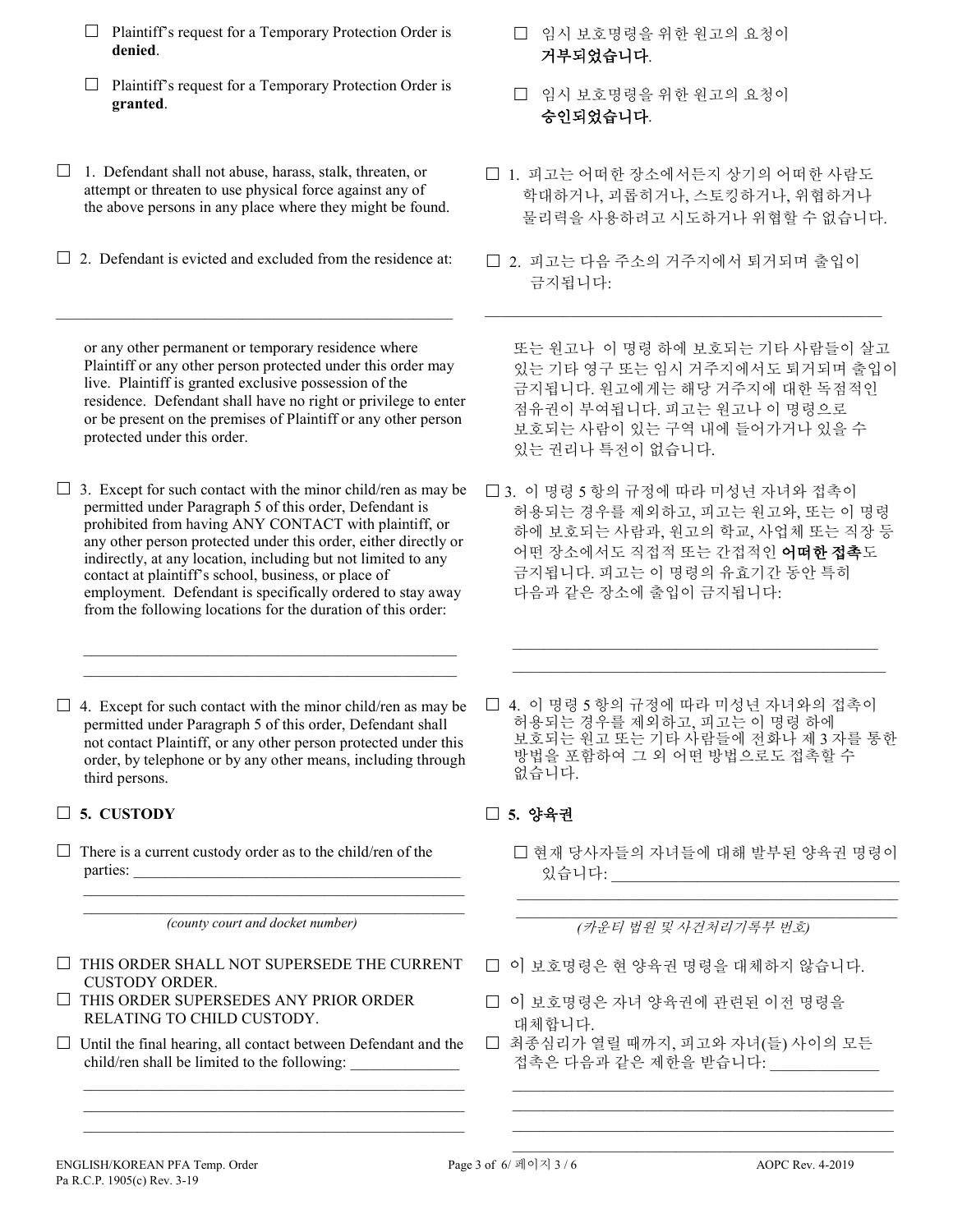$\Box$  Pending the outcome of the final hearing in this matter, Plaintiff is awarded temporary custody of the following minor child/ren:

 $\mathcal{L}_\text{max}$  and  $\mathcal{L}_\text{max}$  and  $\mathcal{L}_\text{max}$  and  $\mathcal{L}_\text{max}$  and  $\mathcal{L}_\text{max}$  $\mathcal{L}_\mathcal{L}$  , which is a set of the set of the set of the set of the set of the set of the set of the set of the set of the set of the set of the set of the set of the set of the set of the set of the set of the set of  $\mathcal{L}_\text{max} = \frac{1}{2} \sum_{i=1}^{n} \frac{1}{2} \sum_{i=1}^{n} \frac{1}{2} \sum_{i=1}^{n} \frac{1}{2} \sum_{i=1}^{n} \frac{1}{2} \sum_{i=1}^{n} \frac{1}{2} \sum_{i=1}^{n} \frac{1}{2} \sum_{i=1}^{n} \frac{1}{2} \sum_{i=1}^{n} \frac{1}{2} \sum_{i=1}^{n} \frac{1}{2} \sum_{i=1}^{n} \frac{1}{2} \sum_{i=1}^{n} \frac{1}{2} \sum_{i=1}^{n} \frac{1$ 

The local law enforcement agency in the jurisdiction where the child/ren are located shall ensure that the child/ren are placed in the care and control of the Plaintiff in accordance with the terms of this order.

### **6. FIREARMS, OTHER WEAPONS, OR AMMUNITION RESTRICTIONS**

- $\Box$  Defendant is prohibited from possessing or
- $\Box$  Defendant shall relinquish to the sheriff or the appropriate law enforcement agency the following firearm licenses owned or possessed by Defendant.
- $\Box$  Defendant is directed to relinquish to the sheriff or the appropriate law enforcement agency any firearm, other weapon, or ammunition listed in Attachment A to Temporary Order, which is incorporated herein by reference, under Defendant's control or in Defendant's possession

Defendant may relinquish any firearms, other weapons, or ammunition to the sheriff or the appropriate law enforcement agency. As an alternative, Defendant may relinquish firearms, other weapons, or ammunition to a third party provided Defendant and the third party first comply with all the requirements to obtain a safekeeping permit. Defendant must relinquish any firearm, other weapon, ammunition, or firearm license ordered to be relinquished no later than 24 hours after service of this order. If, due to their current location, firearms, other weapons, or ammunition cannot reasonably be retrieved within the time for relinquishment, Defendant shall provide to the sheriff or the appropriate law enforcement agency an affidavit listing the firearms, other weapons, or ammunition and their current location no later than 24 hours after the service of this order. Failure to timely relinquish any firearm, other weapon, ammunition, or any firearm license shall result in a violation of this order and may result in criminal conviction under the Uniform Firearms Act, 18 Pa.C.S. §6105.

□ 이 사건에 대한 최종 심리의 결과가 나올 때까지 원고에게 다음 미성년 자녀(들)에 대한 임시 양육권이 주어집니다: \_\_\_\_\_\_\_\_\_\_\_\_\_\_\_\_\_\_\_\_\_\_\_\_\_\_\_\_\_\_\_\_\_\_\_\_\_\_\_\_\_\_\_\_\_\_

 $\mathcal{L}_\mathcal{L}$  , which is a set of the set of the set of the set of the set of the set of the set of the set of the set of the set of the set of the set of the set of the set of the set of the set of the set of the set of \_\_\_\_\_\_\_\_\_\_\_\_\_\_\_\_\_\_\_\_\_\_\_\_\_\_\_\_\_\_\_\_\_\_\_\_\_\_\_\_\_\_\_\_\_\_

자녀(들)가 위치한 관할구역 내의 지역 법집행기관은 이 보호명령서의 조항에 따라 반드시 자녀가 보호하고 통제하는 상태에 있게 해야 합니다.

# **6.** 화기**,** 기타 무기 또는 탄약에 대한 제한사항

Check all that apply: 모든 해당사항에 체크하십시오:

- Defendant is prohibited from possessing or ココーコココロマン 미 피고는 이 명령의 유효기간동안 어떠한 화기도<br>acquiring any firearms for the duration of this order. ス치하거나 최드하느 거이 그지되니다 소지하거나, 취득하는 것이 금지됩니다.
	- 피고는 소유하거나 소지한 다음과 같은 화기면허를 보안관 또는 적절한 법집행 기관에게 내어 주어야 합니다.
	- 피고는 피고의 관리 하에 있거나, 피고가 소유하고 있는 것으로서, 언급에 의해 이 문서에 포함된 임시보호명령서에 붙인 첨부문서 A 에 열거된 모든 화기, 기타 무기 또는 탄약을 보안관 또는 적절한 법집행 기관에게 내어 주어야 합니다.

피고는 모든 화기, 기타 무기 또는 탄약을 보안관 또는 적절한 법집행 기관에게 내어 주어야 합니다. 그 대신 사용할 수 있는 방법으로는, 피고가 제3자에게 모든 화기, 기타 무기 및 탄약을 제3자에게 내어 줄 수 있습니다. 단, 이 경우 피고와 그 제 3자는 안전보관허가 취득을 위한 모든 요건들을 충족해야 합니다. 피고는 내어 놓아야 할 모든 화기, 기타 무기, 탄약 또는 화기면허를 이 명령서 송달 후 24 시간내로 내어 주어야 합니다. 물품이 현재 있는 장소상의 이유로 화기, 기타 무기 또는 탄약을 포기인도 제한시간 내에 인도할 수 없는 경우, 피고는 이 명령서 송달 24 시간내로 해당 화기, 기타 무기 또는 탄약 및 해당보관장소가 열거된 진술서를 보안관 또는 적절한 법집행 기관에게 제출해야 합니다. 모든 화기, 기타 무기, 탄약 또는 화기면허를 제한시간 내에 내어 놓지 않은 경우 이 보호명령에 대한 위반으로 Uniform Firearms Act(통합화기법), 18 Pa.C.S. §6105 에 따라 유죄 판결을 받게 될 수 있습니다.

 $\Box$  Defendant is prohibited from stalking, as defined in 18 Pa.C.S. §2709.1, or harassing, as defined in 18 Pa.C.S. §2709, the following family and household members of Plaintiff.

7. The following additional relief is granted: 7. 다음과 같은 추가 구제조치가 승인되었습니다:

 피고가 18 Pa.C.S. §2709.1 에 규정된 스토킹, 또는 18 Pa.C.S. §2709 에 정의된 괴롭히는 행위를 다음과 같이 기재된 원고의 가족과 식구들에게 할 수 없도록 금지됩니다.

| Name /<br>이듬 | 재사항)<br>Address (optional) / 주소 (선택<br>$\overline{\phantom{0}}$ | Relationship to Plaintiff/<br>ન્યો<br>$\overline{u}$<br>74 |
|--------------|-----------------------------------------------------------------|------------------------------------------------------------|
|              |                                                                 |                                                            |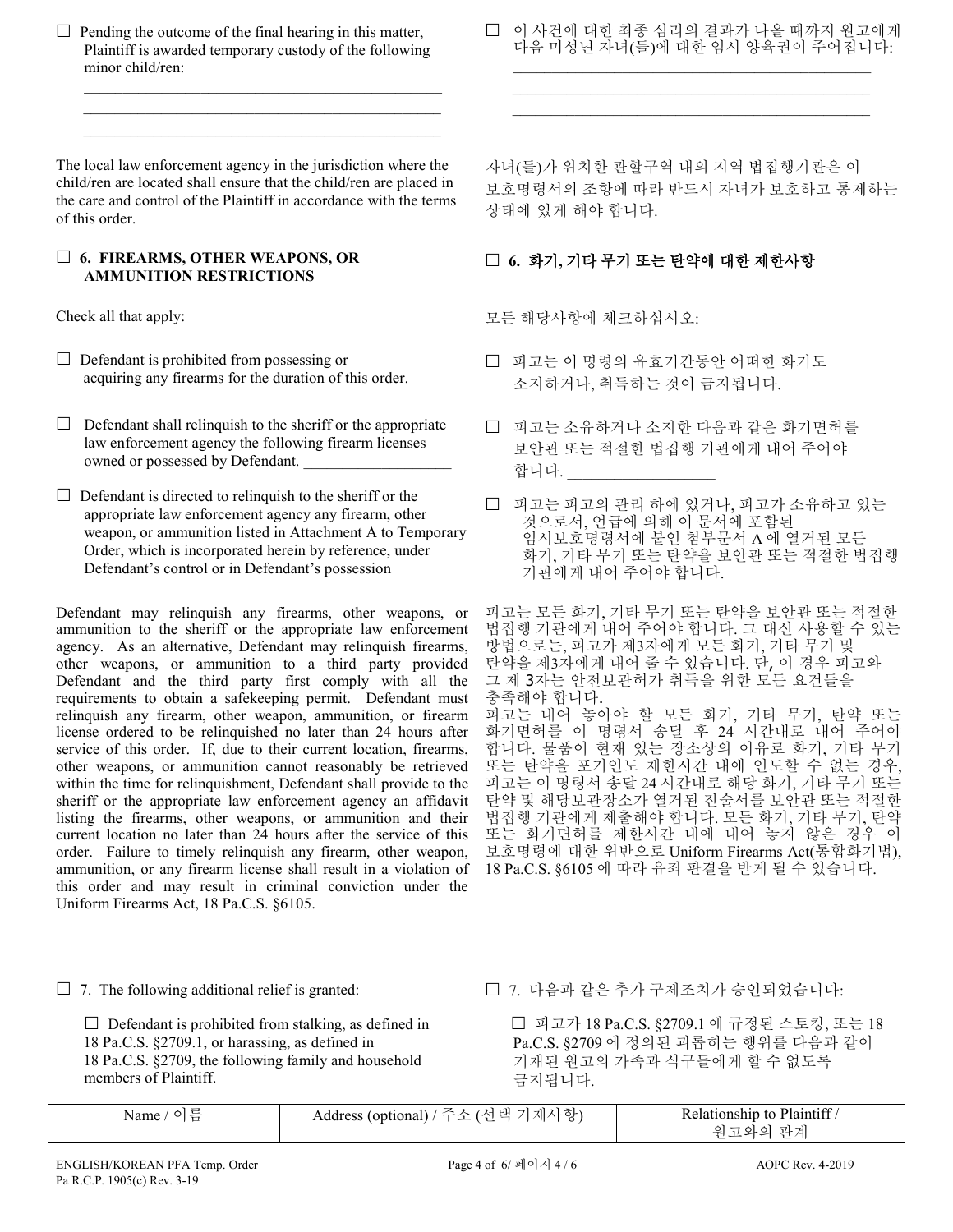| $\Box$ Other relief:                                                                                                                                                                                                                                |                                                                                                                                         |  |  |
|-----------------------------------------------------------------------------------------------------------------------------------------------------------------------------------------------------------------------------------------------------|-----------------------------------------------------------------------------------------------------------------------------------------|--|--|
| $\Box$ 8. The Pennsylvania State Police, the municipal police, or the<br>sheriff shall accompany Plaintiff to his or her residence to<br>retrieve personal belongings or accompany Plaintiff while the<br>petition or order is served on Defendant. | □ 8. 원고가 자신의 개인 소지품을 되찾을 수 있도록<br>펜실베니아 주 경찰, 자치 경찰, 또는 보안관에게 원고의<br>거주지까지 원고와 동행하도록 또는 청원서 또는<br>명령서가 피고에게 송달되는 동안 원고와 동행하도록<br>명령합니다. |  |  |
| $\Box$ 9. A certified copy of this order shall be provided to the<br>sheriff or police department where plaintiff resides and any<br>other agency specified hereafter: (insert name of agency)                                                      | □ 9. 이 명령서의 인증된 사본을 원고가 거주하는 지역의<br>보안관 사무실이나 경찰서, 그리고 다음에 명시된 기타<br>기관에 제출해야 합니다: (대행사 이름 삽입)                                          |  |  |
| 10. THIS ORDER SUPERSEDES ANY PRIOR<br>PROTECTION FROM ABUSE ORDER OBTAINED BY<br>THE SAME PLAINTIFF AGAINST THE SAME<br>DEFENDANT.                                                                                                                 | □ 10. 이 명령은 동일한 원고가 동일한 피고에 대해 취득한<br>모든 이전 폭행으로부터의 보호명령서를 대체합니다.                                                                       |  |  |
| 11. THIS ORDER APPLIES IMMEDIATELY TO<br>DEFENDANT AND SHALL REMAIN IN EFFECT UNTIL<br>OR UNTIL OTHERWISE<br>MODIFIED OR TERMINATED BY THIS COURT AFTER<br>NOTICE AND HEARING.                                                                      | □ 11. 이 보호명령서는 피고에 대해 즉시<br>유효하며<br>일까지 또는<br>통지 및 심리가 끝난 후 이 법원에 의해 달리 수정되거나<br>종료되는 시점까지 유효합니다.                                       |  |  |

### **NOTICE TO DEFENDANT**

Defendant is hereby notified that failure to obey this order may result in arrest as set forth in 23 Pa.C.S. § 6113 and that violation of the order may result in a charge of indirect criminal contempt as set forth in 23 Pa.C.S. §6114. Consent of Plaintiff to Defendant's return to the residence shall not invalidate this order, which can only be changed or modified through the filing of appropriate court papers for that purpose. 23 Pa.C.S. §6108(g).

If Defendant is required to relinquish any firearms, other weapons, ammunition, or any firearm license, those items must be relinquished to the sheriff or the appropriate law enforcement agency within 24 hours of the service of this order. As an alternative, Defendant may relinquish any firearm, other weapon, or ammunition listed herein to a third party provided Defendant and the third party first comply with all requirements to obtain a safekeeping permit. If, due to their current location, firearms, other weapons, or ammunition cannot reasonably be retrieved within the time for relinquishment, Defendant shall provide an affidavit to the sheriff or the appropriate law enforcement agency listing the firearms, other weapons, or ammunition and their current location no later than 24 hours after service of this order. Defendant is further notified that violation of this order may subject him/her to state charges and penalties under the Pennsylvania Crimes Code under 18 Pa.C.S. § 6105 and to federal criminal charges and penalties under 18 U.S.C. § 922(g)(8) and the Violence Against Women Act, 18 U.S.C. §§2261-2262.

# 피고에게 알림

피고는 이 보호명령을 준수하지 못할 경우 23 Pa.C.S. §6113 에 명시된 바와 같이 체포될 수 있고 이 보호명령을 위반할 경우 23 Pa.C.S. §6114 에 명시된 바와 같이 간접법정모욕죄로 기소될 수 있다는 것을 통지합니다. 피고가 집으로 돌아오는 데 원고가 동의한다고 해서 이 보호명령이 무효화되는 것이 아니며, 이 명령은 해당 목적에 대한 적절한 법원문서 제출하는 방법을 통해서만 변경되거나 수정될 수 있습니다. 23 Pa.C.S. §6108(g).

피고가 모든 화기, 기타 무기, 탄약 또는 화기 면허를 내어 놓도록 요구되는 경우, 해당 물품은 이 보호명령서의 송달 후 24 시간내에 보안관 또는 적절한 법집행 기관에게 내어 주어야 합니다. 그 대신 사용할 수 있는 방법으로는, 피고는 이 문서에 열거된 모든 화기, 기타 무기 또는 탄약을 제 3 자에게 내어주는 방법입니다. 단, 이경우 피고와 그 제 3 자는 먼저